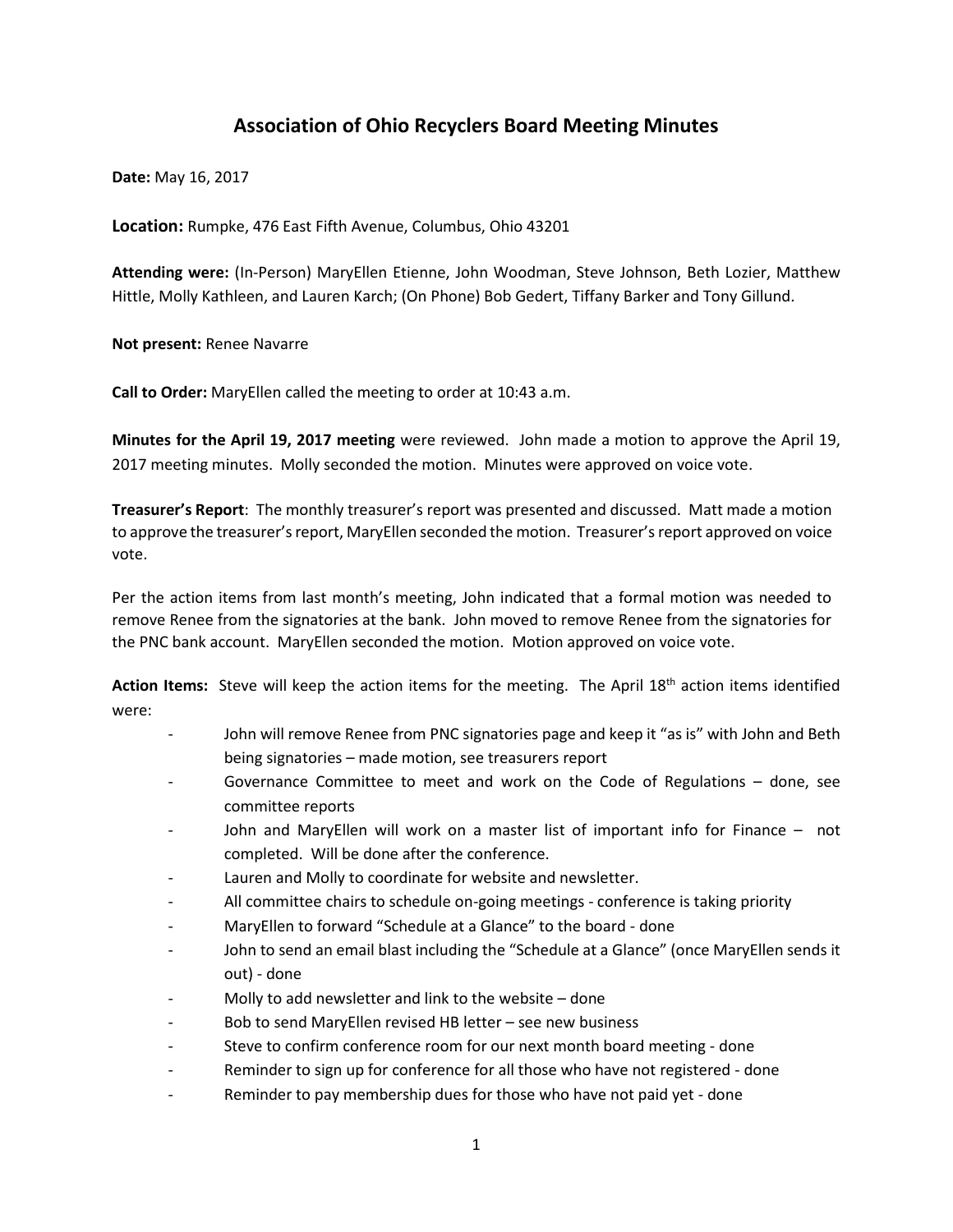## **Committee Updates**

Communications and Programming Committee - The new website is live and is working great. We are seeing a lot of traffic likely due to the upcoming conference. The first newsletter was finalized! It was sent out to all of the AOR membership and posted to the website.

Governance Committee – Bob and Matt conferenced during the previous month and have put together some proposed changes to the Code of Regulations (COR). It was related that the COR specifies that any amendments to the COR may be adopted by a three fourths majority of the voting membership at any membership meeting, provide the notification of such meeting include notice that regulations changes are to be considered. There was discussion about when to hold the next membership meeting. All were in agreement that it makes most sense to hold it at the upcoming conference in order to get people there. It would be difficult to coordinate the meeting with all of the remaining tasks at hand for development of the conference itself. The process would be to finalize the proposed changes, based on today's discussion, and once the board Oks the revised COR it can be formally adopted at the next membership meeting.

There were several focuses for the discussion of the revision to the COR. First, language was added to clarify that board members are able to use phone conferencing to attend board meetings. The second topic discussed was the need to include the immediate past president as an officer. It was agreed that it made sense to perhaps provide free membership to the past president, but necessarily make them an officer or an honorary board member. The next topic related to electronic voting as well as the use of an executive committee to make decisions. After some discussion, it was agreed that the COR should state that it is preferred to have any decisions to be made through the regular board meetings. If there is a matter that requires a timely decision to be made, then the COR should allow for the use of an electronic poll vote of all the board members. If there is a sensitive or emergency situation then the COR should allow for the use of an executive committee (EC). The EC will be made up of the officers of the board and must have a quorum to make any decisions (over 50 percent). For this reason, it was determined to clarify that the assistant treasurer is an officer so there will be an odd number. There was a new article added to clarify AOR's donor contribution acceptance policy. The language was borrowed from NRC and states that no donor shall use its contribution to influence AORs mission, principles or positions on any issue. It also clarifies the use of AORs logo and name. There was additional discussion about further amending the COR to clarify AOR's lobbying policy. It was determined that it would be best to use the strategic plan to address this. These changes will be made and the revised COR will be sent to the board members [action item].

Finance Committee – There were no updates outside what had been discussed for the treasurer's report.

## Strategic Planning Committee – No updates

Events/Conference Committee – We are having a lot more participation from leadership in the other organizations to help bring the conference together. The draft agenda was sent out to the membership of all organziations. Everyone was reminded to reach out to their network to get more registrants. Financially, the conference is at the break-even point. We are expecting more registrations and sponsorships to get it further into the black.